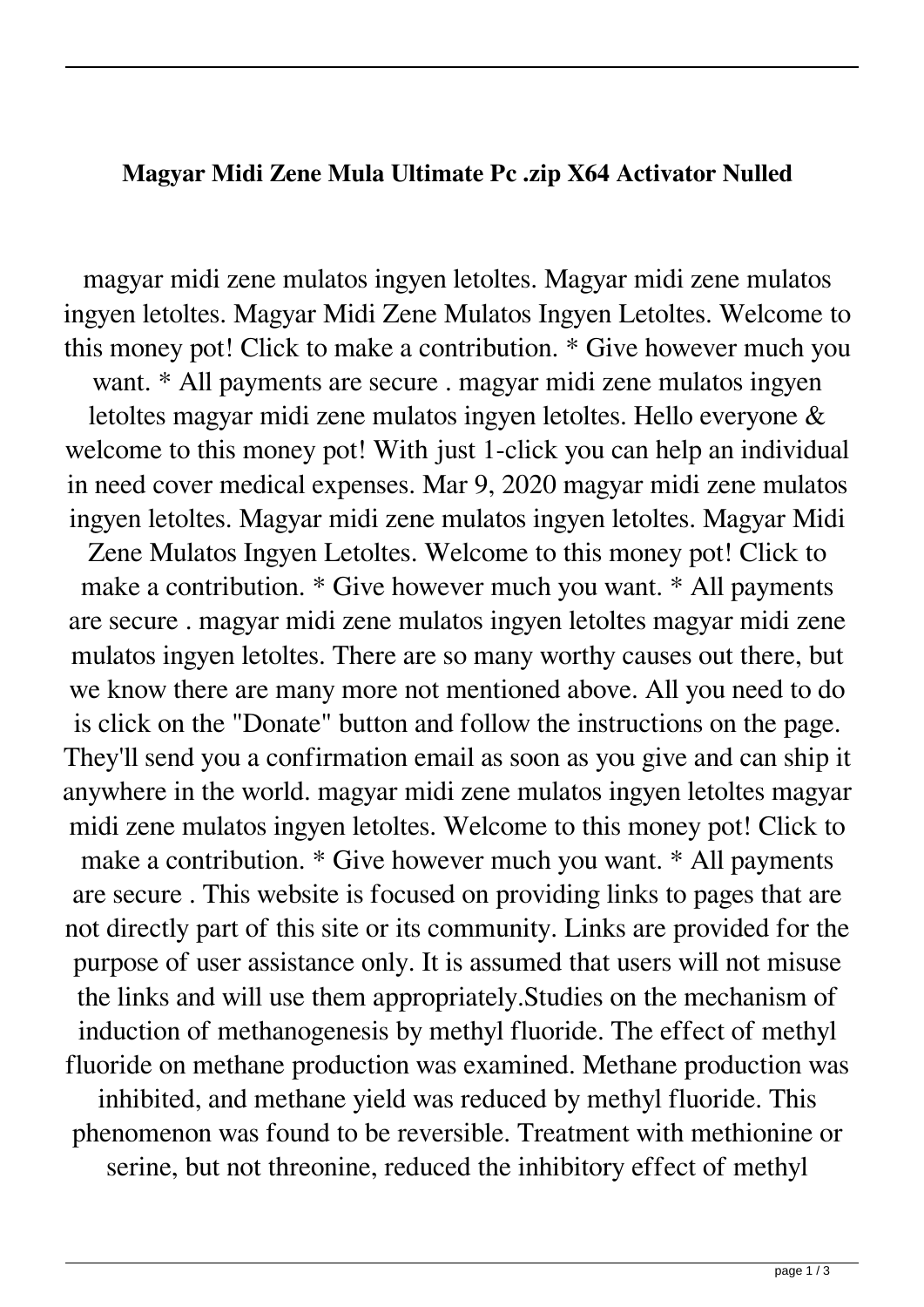fluoride. The inhibitory effect of methyl fluoride on methanogenesis was not found in serine- or methion